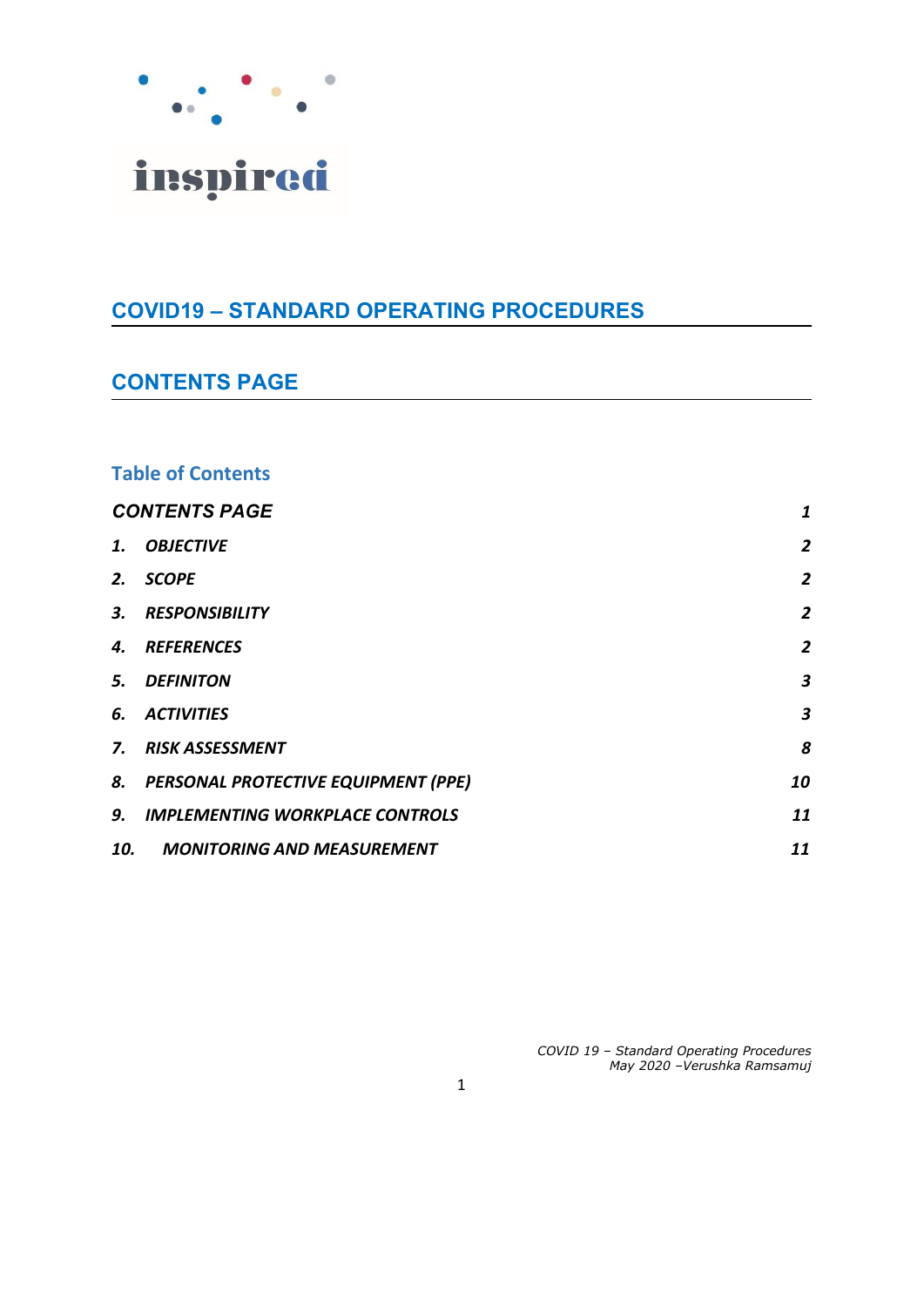

# <span id="page-1-0"></span>1. OBJECTIVE

The objective of the Standard Operating Procedure "SOP" is to ensure a safe working environment for all employees and to limit the spread of the COVID-19 virus. Section 8 of the Occupational Health and Safety Act, 1993 "OHSA" requires every employer to provide and maintain, as far as reasonably practicable, a working environment that is safe and without risk to the health of its employees. Similarly, the OHSA also imposes a duty on employees to take reasonable care of their own health and safety and that of their fellow employees.

## <span id="page-1-1"></span>2. SCOPE

This SOP is applicable to all employees, visitors and sub-contractors.

### <span id="page-1-2"></span>3. RESPONSIBILITY

The organisation's 16.1 (CEO) and 16.2 (Head of School), COVID-19 Compliance Officer and COVID Committee appointees must ensure that this document is implemented as far as reasonably practicable to ensure the health and safety of all employees and visitors. Due to the nature of COVID-19, it is also important that all employees assume a level of responsibility to manage and contain the spread of the virus.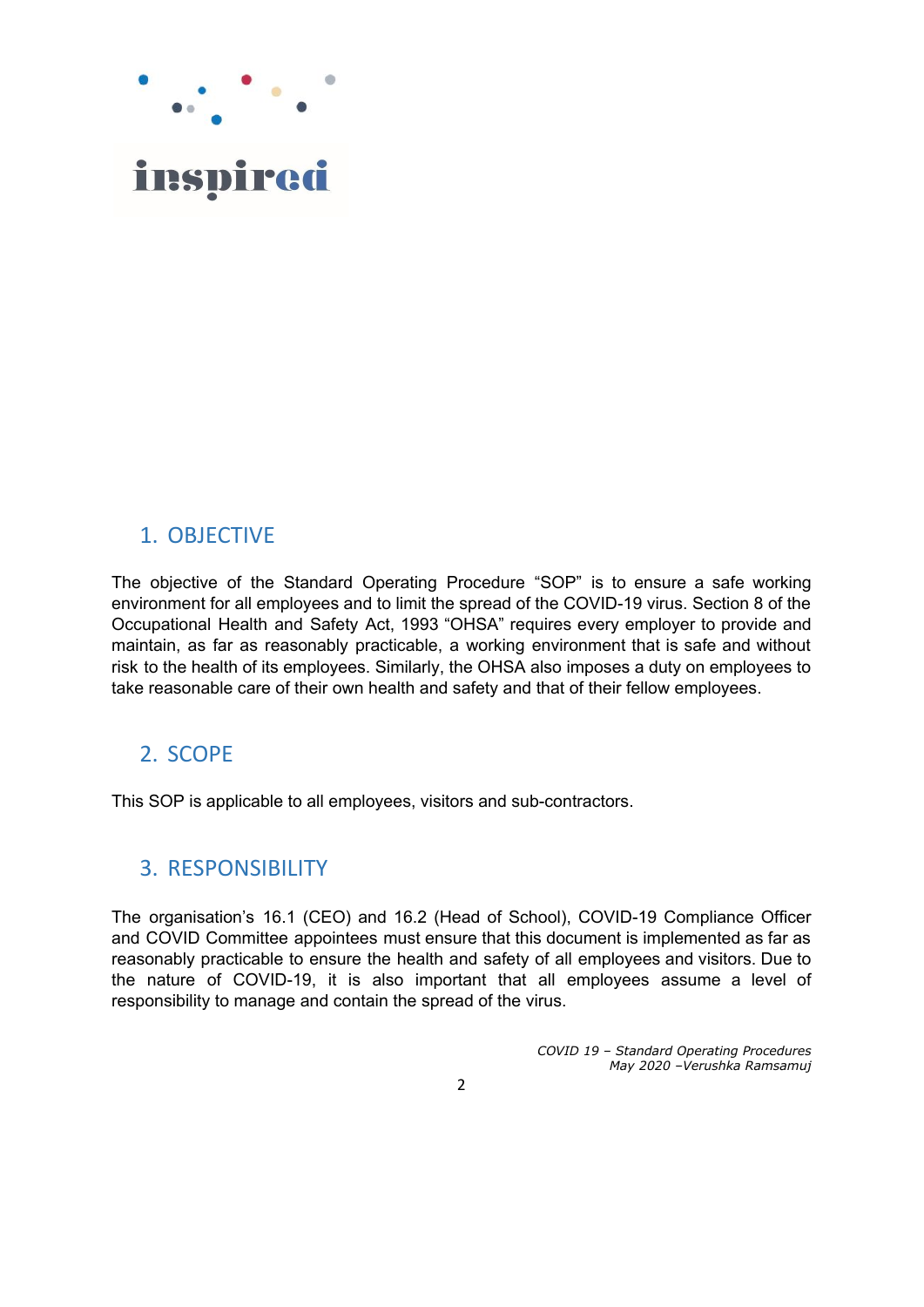

# <span id="page-2-0"></span>4. REFERENCES

- National Institute for Communicable Diseases "NICD"
- World Health Organisation "WHO"
- The National Institute for Occupational Health
- The National Health Laboratory Services
- The Department of Employment and Labour

# <span id="page-2-1"></span>5. DEFINITON

COVID-19 - a mild to severe respiratory illness that is caused by a coronavirus (Severe acute respiratory syndrome coronavirus 2 of the genus Betacoronavirus), is transmitted chiefly by contact with infectious material (such as respiratory droplets), and is characterized especially by fever, cough, and shortness of breath and may progress to pneumonia and respiratory failure. Derived for SARS-CoV-2.

# <span id="page-2-2"></span>6. ACTIVITIES

### **6.1 Visitors to the School**

- Visitors to the School are required to complete the Visitor Screening Questionnaire on entry to the school and wear a cloth face mask.
- All entry points must be equipped with hand sanitisers (at least 70% alcohol)
- If meetings take place, all delegates are to be seated at least one and a half metres apart.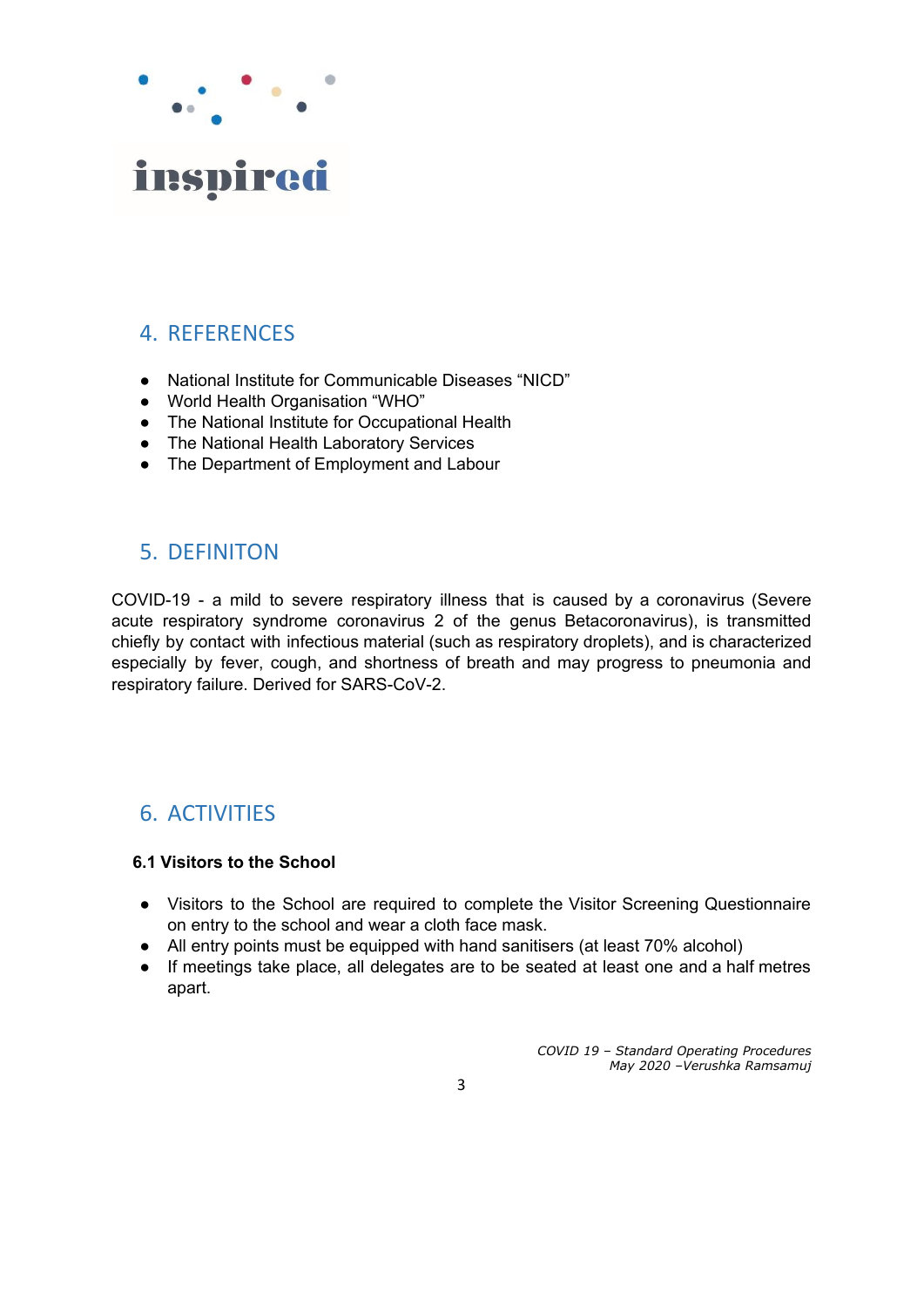

- The names and contact details of all participants in the meeting should be retained for at least one month. This will assist healthcare authorities in tracing who has been exposed to the virus if a participant becomes ill with COVID-19 after the meeting.
- All participants must be informed by the School should any of the participants of a meeting become ill with COVID-19 at a later stage.

### **6.2 Routine Cleaning Activities**

The period that COVID-19 can survive on objects is dependent on certain criteria which is difficult to predict given that not all working environments are the same. A study by the WHO determined that the COVID-19 could remain infectious for between two hours and nine days on certain surfaces. All work surfaces and equipment should be disinfected before work begins, regularly during the working period and after work ends. All areas such as toilets, common areas, door handles, shared electronic equipment should be regularly cleaned and disinfected. Further to this:

- Provide resources and a work environment that promotes personal hygiene. For example, no-touch refuse bins, hand soap, alcohol-based hand rubs containing at least 70 percent alcohol, disinfectants, and disposable towels for employees, students and visitors to clean their hands and their work surfaces. Fabric towelling for drying hands is prohibited.
- Promote regular hand washing or the use of alcohol-based hand sanitiser.
- Display handwashing signs in restrooms.
- Every machine/equipment and work area should be equipped with a sanitiser and must be cleaned before use.
- Increase cleaning schedule to deal with increased frequency of wiping down all surface areas.

### **6.2.1 How to Clean and Disinfect Hard (Non-porous) Surfaces**

- If surfaces are dirty, they should be cleaned using a detergent or soap and water prior to disinfection.
- For disinfection, most common household disinfectants should be effective.
	- Follow the manufacturer's instructions for all cleaning and disinfection products for concentration, application method and contact time etc.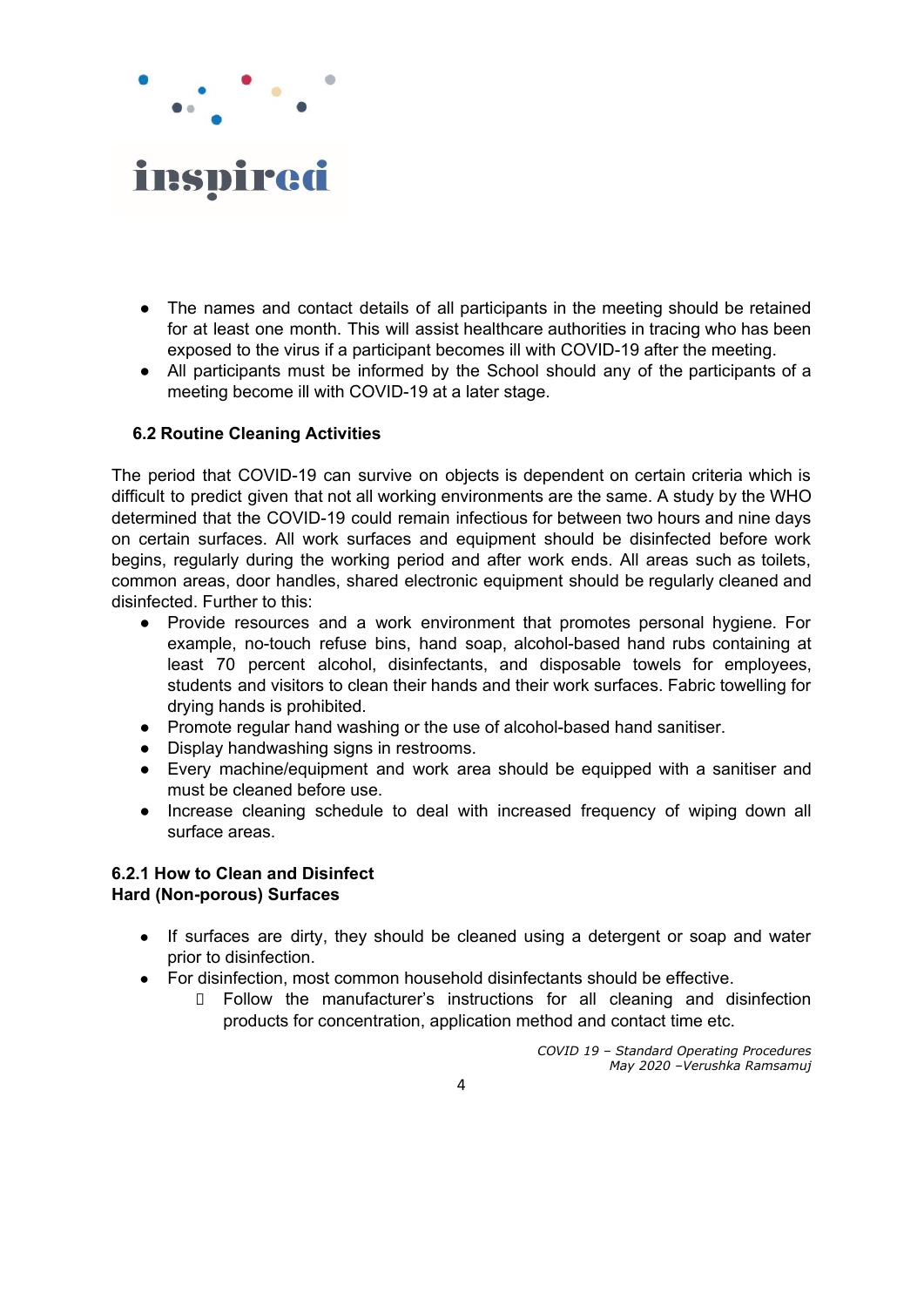

 Additionally, diluted household bleach solutions (at least 1000ppm sodium hypochlorite) can be used if appropriate for the surface. Follow manufacturer's instructions for application, ensuring a contact time of at least 1 minute, and allowing proper ventilation during and after application. Check to ensure the product is not past its expiry date. Never mix household bleach with ammonia or any other cleanser. Household bleach will be effective against coronaviruses when correctly diluted.

### **Soft (Porous) Surfaces**

For soft (porous) surfaces such as carpeted floors, rugs and drapes, remove visible contamination if present and clean with appropriate cleaners indicated for use on these surfaces.

#### **After cleaning:**

 If the items can be laundered, launder items in accordance with the manufacturer's instructions using the warmest appropriate water setting and then dry items completely.

#### **Electronics**

- For electronics such as tablets, touch screens, keyboards, remote controls and ATM machines, remove visible contamination if present.
	- Follow the manufacturer's instructions for all cleaning and disinfection products.
	- □ Consider the use of wipeable covers for electronics.
	- If no manufacturer guidance is available, consider the use of alcohol-based wipes or sprays to disinfect touch screens. Dry surfaces thoroughly to avoid pooling of liquids.

### **Linens, Clothing and Other Items That Go in the Laundry**

- In order to minimize the possibility of dispersing the virus through the air, do not shake dirty laundry.
- Wash items in accordance with the manufacturer's instructions. If possible, launder items using the warmest appropriate water setting and dry items completely. Dirty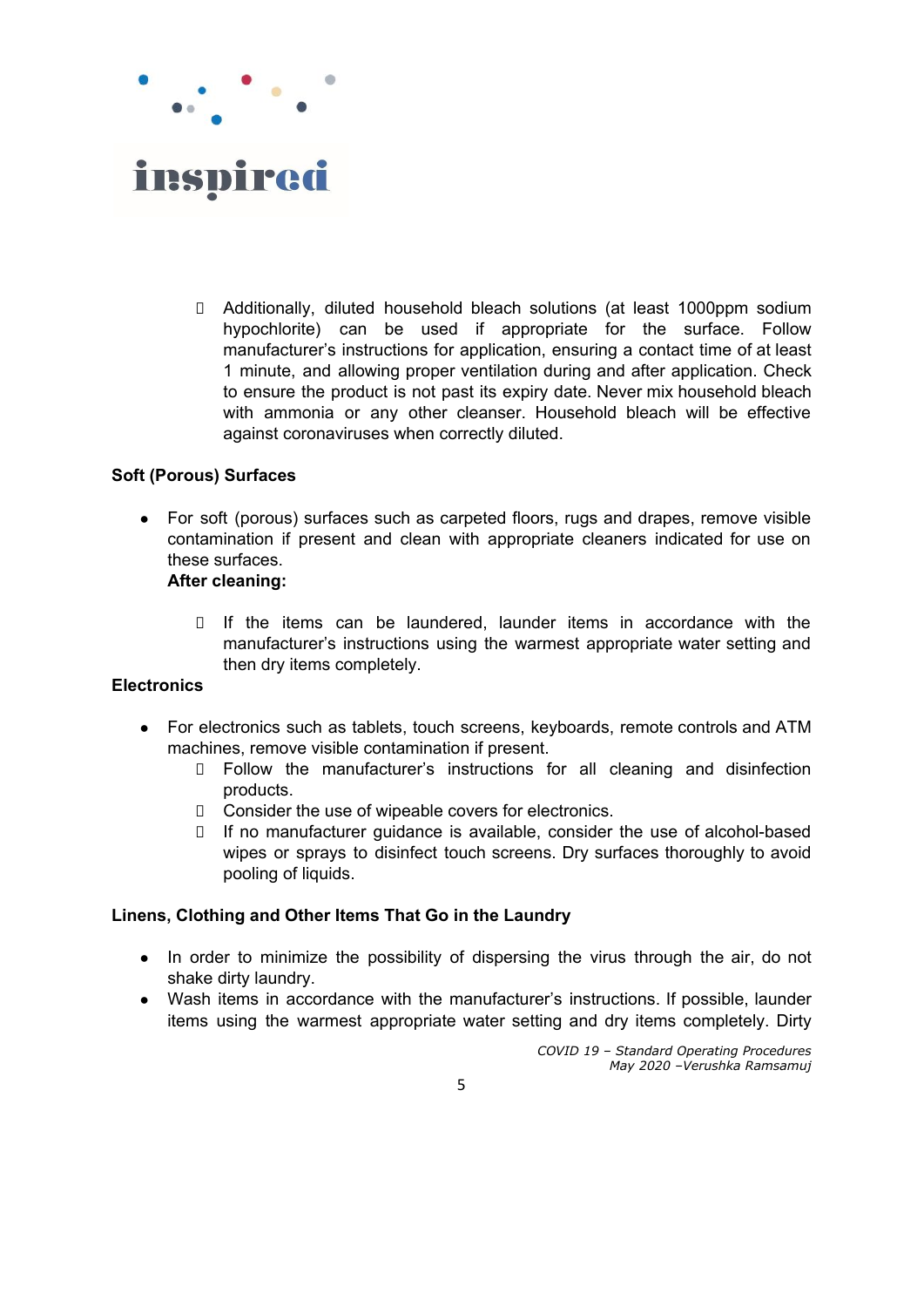

laundry that has been in contact with an ill person can be washed with other people's items.

**●** Clean and disinfect hampers or other carts for transporting laundry according to **guidance above for hard or soft surfaces.**

#### **6.3 Company Start Up (Post Lockdown)**

- A detailed risk assessment of the school must be established prior to any work being conducted.
- The risk assessment must be communicated to all staff.
- All employees to be trained on COVID-19.
- Re-induction with all staff must include the COVID-19 risk assessment, safe operating procedure, procedure to deal with sick employees and required PPE.
- A deep clean must be done on the premises as per Section 6.2 above.
- A pre-inspection to be conducted prior to the operation of any machinery and equipment.
- A comprehensive cleaning schedule must be developed to ensure routine cleaning is conducted. This schedule should be monitored on a daily basis.
- Schools will issue each staff member with at least two cloth face masks, which will comply with the requirement set out in the Guidelines issued by the Department of Trade, Industry and Competition, for the employee to wear while at work and while commuting to and from work;
- The number and replaceability of cloth masks that must be provided to an employee or required of other workers will be determined in accordance with any sectoral guideline and in the light of the employee or worker's conditions of work, in particular, where these may result in the mask becoming wet or soiled.
- Employees will be informed, trained and instructed as to the correct use of cloth masks and the maintenance thereof.
- An employer must make appropriate arrangements with staff and students to take responsibility for the washing, drying and ironing of cloth masks.
- Where respirators are used, the employer must ensure that every employee has their own respirator. The employer must provide each employee with disinfectant wipes to clean their respirators after use and a hygienic place (airtight container) must be provided for the respirators to be stored. Respirators are not allowed to be taken home.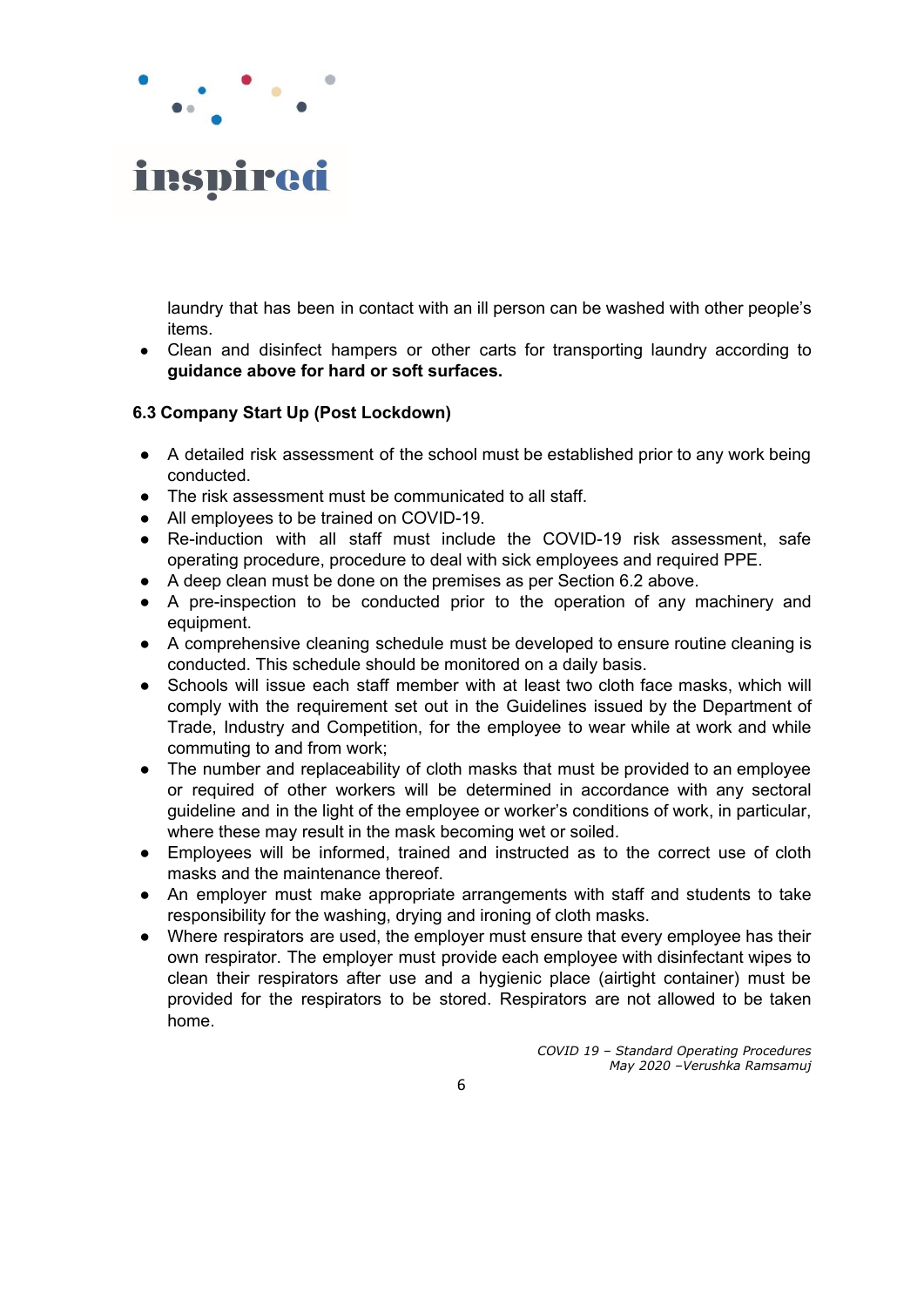

- Where dust masks are used, the employer must ensure that they are readily available for use. The employer must ensure that no dust mask is used twice and that they are disposed of in a safe manner.
- Bulk Storage of sanitiser shall follow normal procedure as stated below:
	- Containers are closed
	- Good housekeeping maintained
	- Storage area to be well ventilated
	- If the chemical is stored in a chemical store, can the bund capacity contain the addition of the new chemical
	- Referral must be made to the Material Safety Data Sheets in terms of the safe handling and storage of bulk sanitiser.
- Employer to ensure that there is a process to identify and deal with employees who are ill at work. This may include a daily walkthrough to observe if any employee appears to be sick.

### **6.4 Daily Activities**

- Monitor the temperatures of all employees prior to their gaining entry onto the premises.
- Meetings to be conducted telephonically or via video conferencing where possible.
- Physical distancing to be encouraged across the organisation.
- Employees are to be encouraged to stay at home if not well and to report to their medical practitioners if displaying any symptoms of COVID-19. They must inform their Head / School Nurse of COVID-19 Compliance Officer if they are displaying COVID-19 symptoms.

#### **6.5 Signage and posters**

It is important that the school has visible signs and posters around the workplace to remind employees, students and visitors about the risks of COVID-19 and the measures that are needed to limit its spread.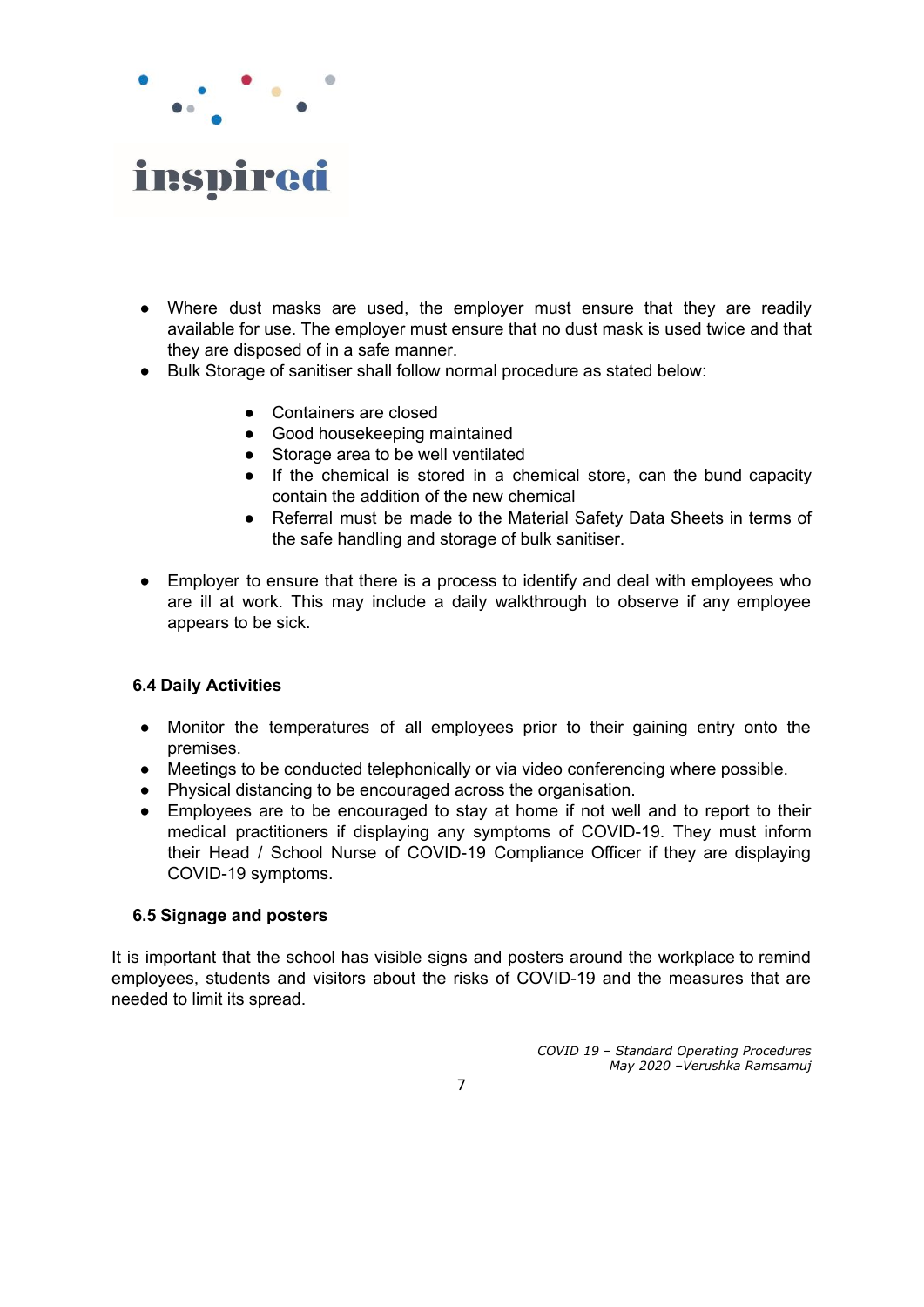

### **Typical signs and posters may include:**

- Wearing of cloth masks before entering the premises
- Handwashing techniques
- Physical distancing
- Coughing and sneezing etiquette
- General COVID-19 awareness
- General hygiene principles

### **6.6 Employees diagnosed or suspected to have COVID-19**

If an employee has been diagnosed with COVID-19, they should not be permitted to return to work until cleared to do so by a medical practitioner. Should an employee be ill at work with suspected COVID-19 symptoms then:

- a) Isolate the sick employee and issue them with a FFP1 mask.
- b) Inform the national COVID-19 hotline (0800 029 999) and follow the advice of health officials.
- c) Arrange for the worker to be transported in a manner that does not place other workers or members of the public at risk for a medical examination or testing.
- d) Ensure the staff member is tested at a medical facility for COVID-19.
- e) Inform the Department of Health and the Department of Employment and Labour, as per Risk Adjustment Strategy Regulations of 29 April 2020, when an employee had been tested and found positive for COVID-19.
- f) Clean the area where the person was working and all places they have been. This may mean evacuating those areas.
- g) Identify who at the workplace had close contact with the infected person. Refer those workers who may be at risk for screening and take any other appropriate measures to prevent possible transmission; ensure that the worker is tested or referred to an identified testing site, as per required by Government Notice NO. 479 29 APRIL 2020 - 479 Disaster Management Act (57/2002): Covid-19 Occupational Health and Safety Measures in Workplaces COVID-19 (C19 OHS).
- h) Clean the area where the close contact people were working and all common areas they have been. This may mean evacuating those areas.
- i) Review risk management controls relating to COVID-19 and review whether work may need to change. Keep employees up to date with relevant information.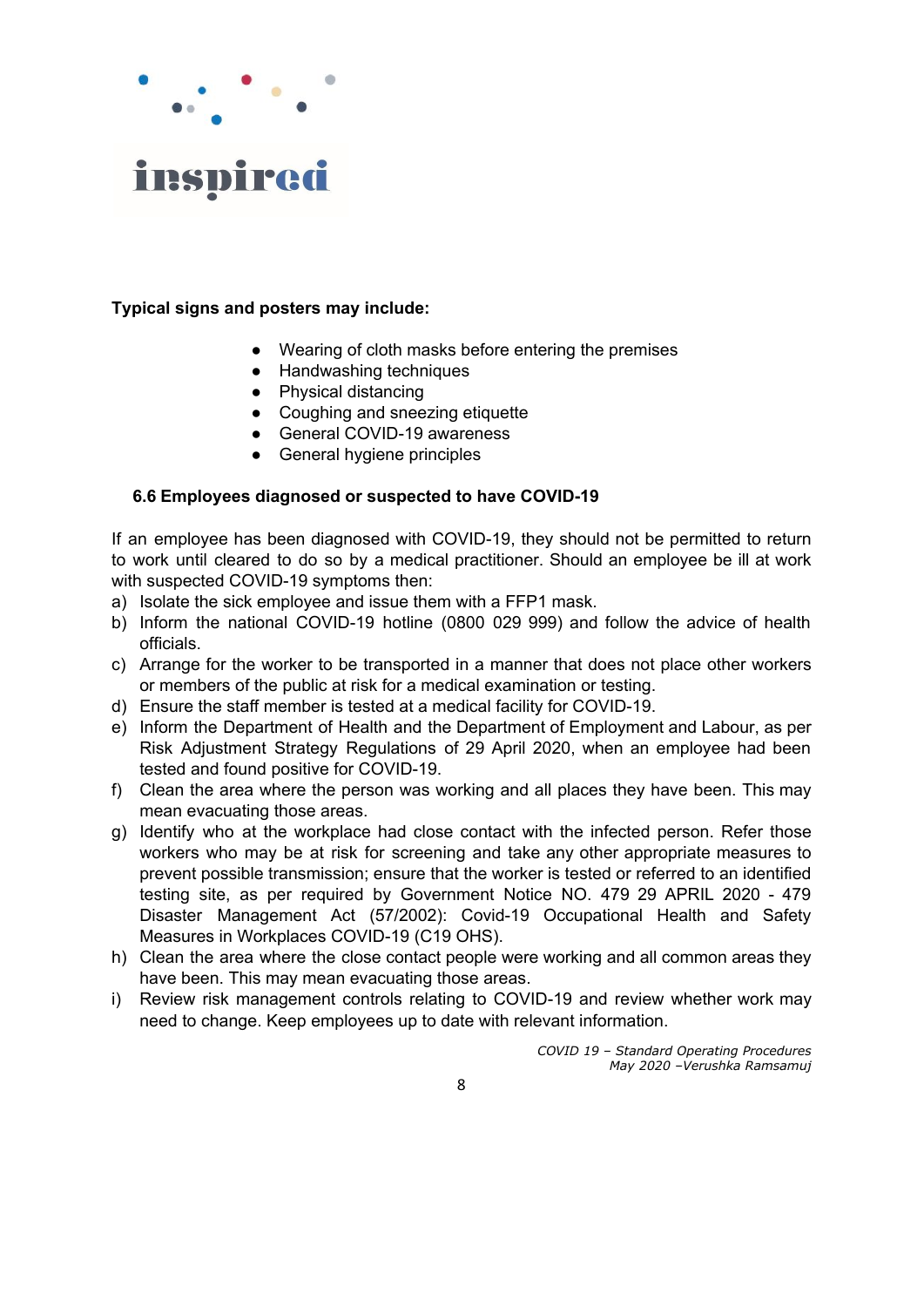

j) Obtain a medical certificate of fitness / negative test for COVID-19 certificate after 14 days of recovered staff member and re-induct on health and safety COVID-19 protocols, before work can commence.

If the employee is not at work when he / she is diagnosed or suspected to have COVID-19, then follow steps e, f, g, h and i above

### **6.7 COIDA Claims**

The Compensation Commissioner has issued the Notice on Compensation for Occupationally Acquired Novel Corona Virus Disease (COVID-19) to clarify the position of the Compensation Fund with regard to occupationally acquired COVID-19. The notice applies only to COVID-19 acquired by employees arising out of, and in the course of, the employees' employment through exposure to confirmed cases in the workplace or after an official work trip to a high-risk country or area.

To qualify for benefits from the Compensation Fund, the following criteria must be met:

- The diagnosis must be as a result of occupational exposure to a known source of COVID-19;
- The COVID-19 must be diagnosed as per the World Health Organisation guidelines;
- The COVID-19 diagnosis must be linked to an approved official trip and travel history to high risk areas or countries on a work assignment or linked to a presumed high-risk work environment where transmission of COVID-19 is inherently prevalent; and
- A chronological sequence must exist between the work exposure and the development of COVID-19 symptoms.

The Compensation Fund will compensate qualifying employees who are temporarily disabled from working as a result of COVID-19 for a period of up to 30 days from the date of diagnosis. The Compensation Fund will not pay for cases that have not been diagnosed and where self-quarantine is recommended by a registered Medical Practitioner, the employer is liable for the employee's remuneration for the days of absence.

Where an employee has been diagnosed with COVID-19, such employee will be provided with medical aid for a period of up to 30 days from the date of diagnosis. If an employee dies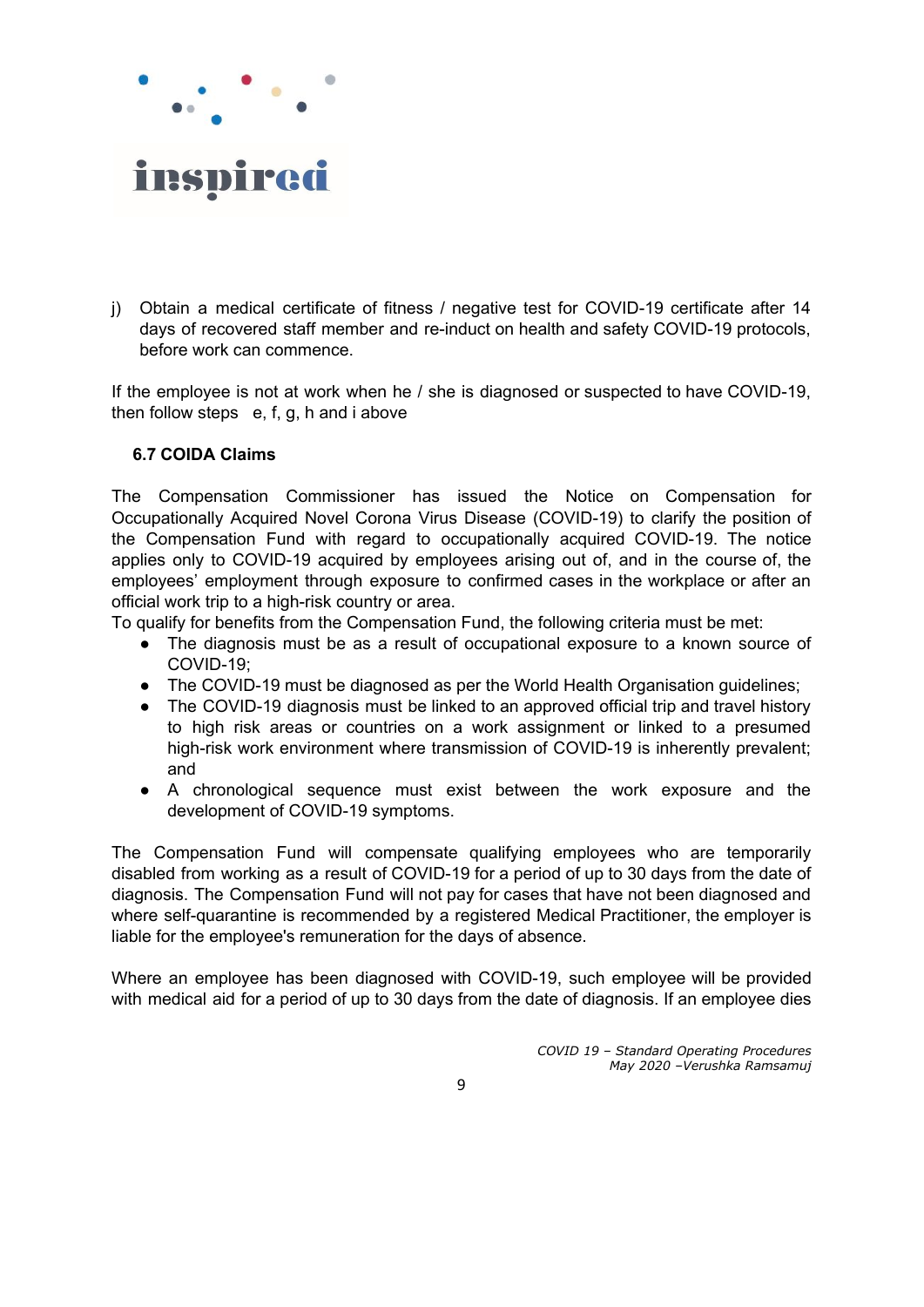

as a result of complications from COVID-19, the Compensation Fund shall pay out reasonable burial expenses and widow and dependent's pensions, where applicable.

In essence, the notice confirms that COVID-19 cases which arise out of, and in the course of, an employee's employment will be regarded as occupational diseases for purposes of COIDA.

# <span id="page-9-0"></span>7. RISK ASSESSMENT

With COVID-19, it may not be possible to eliminate the hazard completely and accordingly the most effective control measures are (listed from most effective to least effective): engineering controls, administrative controls, safe work practices (a type of administrative control), and PPE.

There are advantages and disadvantages to each type of control measure when considering the ease of implementation, effectiveness and cost. In addition to the types of workplace controls discussed below, the NICD provides fact sheets that guide specific workplaces (employers and employees) in relation to recommended infection prevention strategies to implement in workplaces.

If the company has more than 500 employees, then it is required that a record of the COVID-19 risk assessment, together with a written policy concerning the protection of the health and safety of its employees from COVID-19, is submitted to the company's health and safety committee and the Department of Employment and Labour.

### **7.1 Engineering Controls**

Engineering controls involve isolating employees from work-related hazards. In workplaces where they are appropriate, these types of controls reduce exposure to hazards without relying solely on employee behaviour and can be the most cost-effective solution to implement.

### **Engineering controls for COVID-19 include:**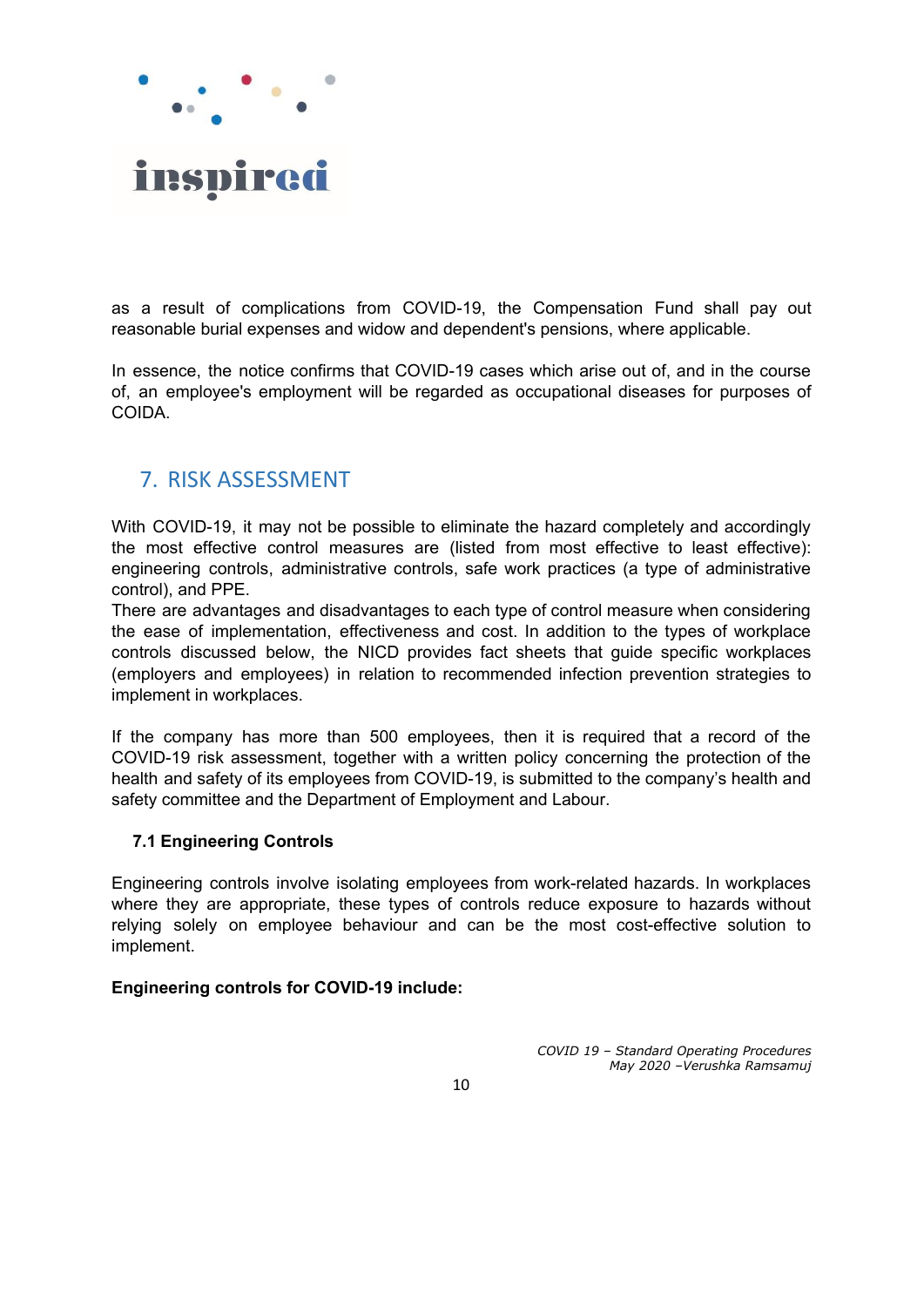

- Installing high-efficiency air filters (not to be relied on as the most appropriate in isolation of other controls).
- Increasing ventilation rates in the work environment.
- Installing physical barriers such as face shields.
- Specialized negative pressure ventilation in some settings (e.g. airborne infection isolation rooms in healthcare settings and autopsy rooms in mortuary settings).

### **7.2 Administrative Controls**

Administrative controls require action by the employee and employer. Typically, administrative controls are changes in work policy or procedures to reduce or minimize exposure to a hazard. Examples of administrative controls for COVID-19 include:

- Encouraging sick employees to stay at home.
- Minimizing contact among employees, clients, and customers by replacing face-to-face meetings with virtual communications e.g. conference calls, Skype, etc.
- Minimizing the number of employees on site at any given time e.g. rotation or shift work.
- Discontinuing nonessential local and international travel. Regularly check travel advice from the Department of Health at: www.health.gov.za
- Developing emergency communications plans, including a task team for answering employees' concerns and internet-based communications, if feasible.
- Providing employees with up-to-date education and training on COVID-19 risk factors and protective behaviours (e.g. cough etiquette and care of PPE).
- Training employees who need to use protective clothing and equipment on how to put it on, use/wear it and take it off correctly in the context of their current and potential duties. Training material should be easy to understand and available in the appropriate language and literacy level for all employees.

### <span id="page-10-0"></span>8. PERSONAL PROTECTIVE EQUIPMENT (PPE)

While engineering and administrative controls are considered more effective in minimizing exposure to COVID-19, PPE may also be needed to prevent certain exposures. While correctly using PPE can help prevent some exposures, it should not take the place of other prevention strategies.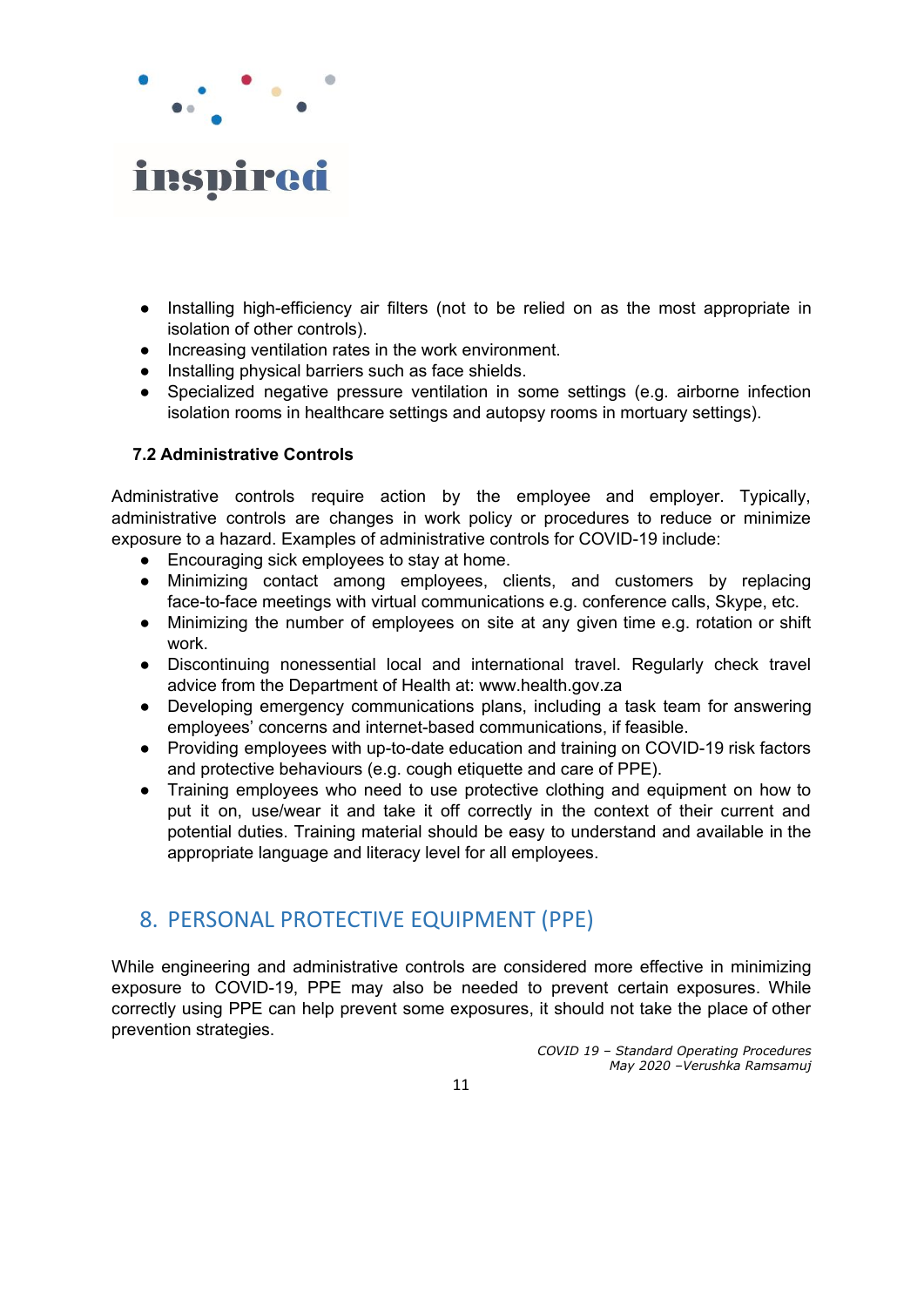

#### **Examples of PPE include:**

- gloves
- goggles
- face shields
- face masks
- gowns
- aprons
- coats
- overalls
- hair and shoe cover and respiratory protection, when appropriate.

During an outbreak of an infectious disease, such as COVID-19, recommendations for PPE specific to occupations or job tasks may change depending on geographic location; updated risk assessments for employees and information on PPE effectiveness in preventing the spread of COVID-19. Employers should check the NICD website regularly for updates about recommended PPE.

#### **All types of PPE must be:**

- selected based upon the hazard to the employee.
- properly fitted (e.g., respirators).
- consistently and properly worn when required.
- regularly inspected, maintained and replaced, as necessary.
- properly removed, cleaned and stored or disposed of, as applicable, to avoid contamination of self, others, or the environment

Employers are obligated to provide their workers with the PPE needed to keep them safe while performing their duties. The types of PPE required during a COVID-19 outbreak will be based on the risk of being infected with COVID-19 while working and job tasks that may lead to exposure. Based on most recent Government recommendations, face masks should be worn by the general public and employees.